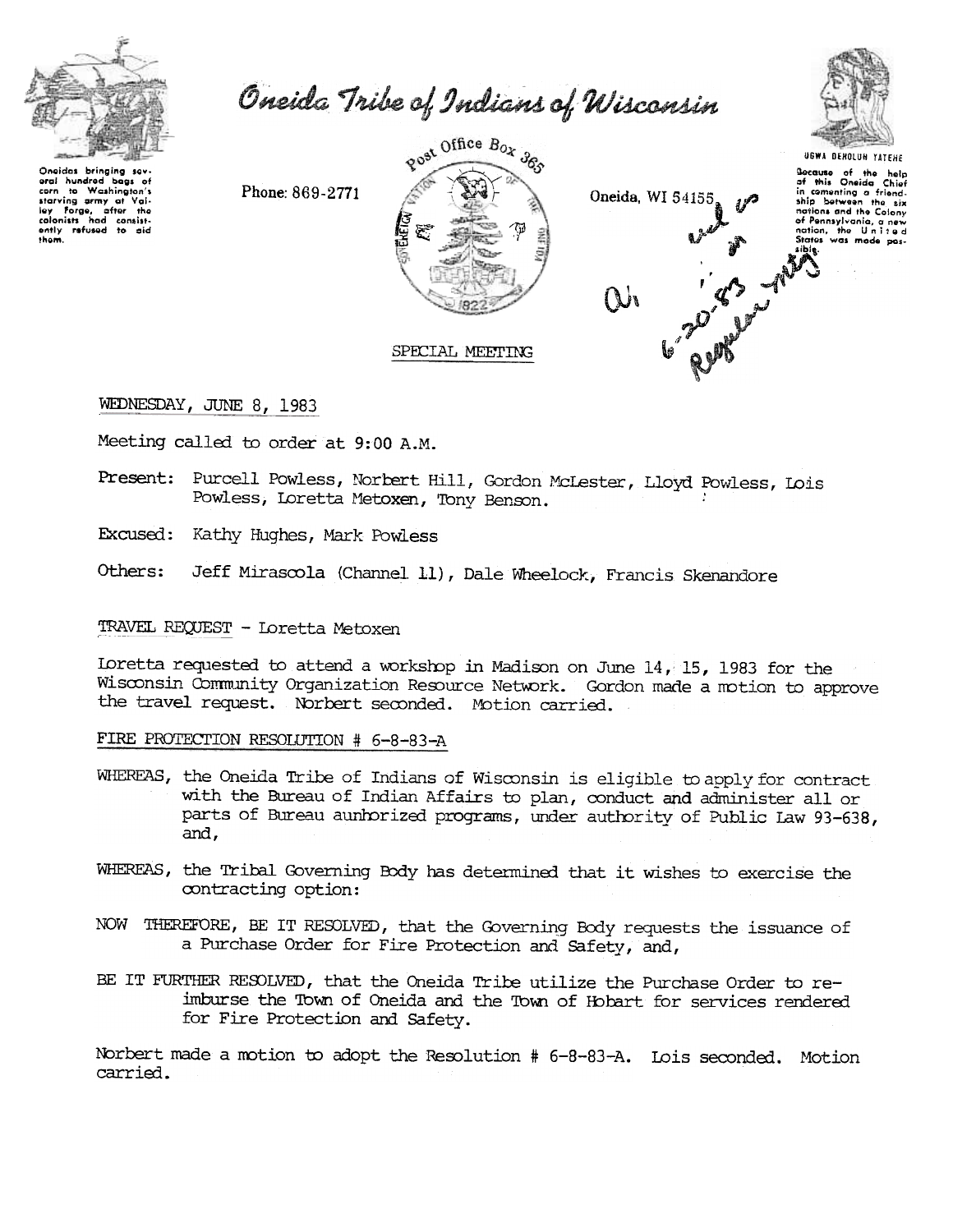Oneida Tribe of Indians of Wisconsin Special Meeting - June 8, 1983 Page 2

FUEL TANKS - Francis Skenandore

Francis explained that the fuel tanks may or may not belong to Coenen, but if we should decide to go to court, the situation would be in his favor and the cost of these old tanks would not be worth the effort. It would be in the tribe's best interest to have Coenen remove the tanks.

Io is made a motion to have the Oneida One Stop empty the tanks and then give Coenen a written notice to remove the tanks and charge him for rental space. Loretta seconded. Motion carried.

CHANNEL 11 - Jeff Mirasola

Jeff was requested to bring his supervisor to attend this meeting to find out if the Tribe could edit the documentary film before it went on the air. Jeff's supervisor is Pat Knollow. Pat stated that no one can edit their work, but the tribe would be able to pre-view the material before it appears on the air. We also, stated that they are willing to stay within the quidelines. The Business Committee directed the Tribal Secretary to be the contact person at present until the Committee developes a sub-committee to work with Jeff Mirasola.

EMPLOYMENT RECOMMENDATIONS - Dale Wheelock

Counseling Assistant (Ceta Program) temporary

- \* 1. Robert Delgado
	- 2. Allen Pamanet

Lois made a motion to approve Robert Delgado as first choice. Norbert seconded Motion carried.

Community Home Health Director (Health Ctr.

\* 1. Margaret Provost

Loretta made a motion to approve Margaret Provost as first choice. Lois seconded. Motion carried.

## PERSONNEL SELECTION COMMITTEE

The following persons have submitted their names for consideration to serve on the New Personnel Selection Cannittee:

- 1. Carol L. Smith
- 2. Lee McLester
- 3. Harriet Reiter
- 4. Myron A. Smith Sr.
- 5. Laura Brzezinski
- 6. Ronald Skenandore
- 7. Debra Powless
- 8. Allan King
- 9. Amelia Cornelius
- 10. Ronald John
- 11. Barbara Hill-Hawkins
- 12. Mary White
- 13. Bernard Cornelius
- 14. Linda Powless
- 15. Dale Powless
- 16. Nori Damrow
- 17. Joy Ninham
- 18. Sharon (House) Cornelius